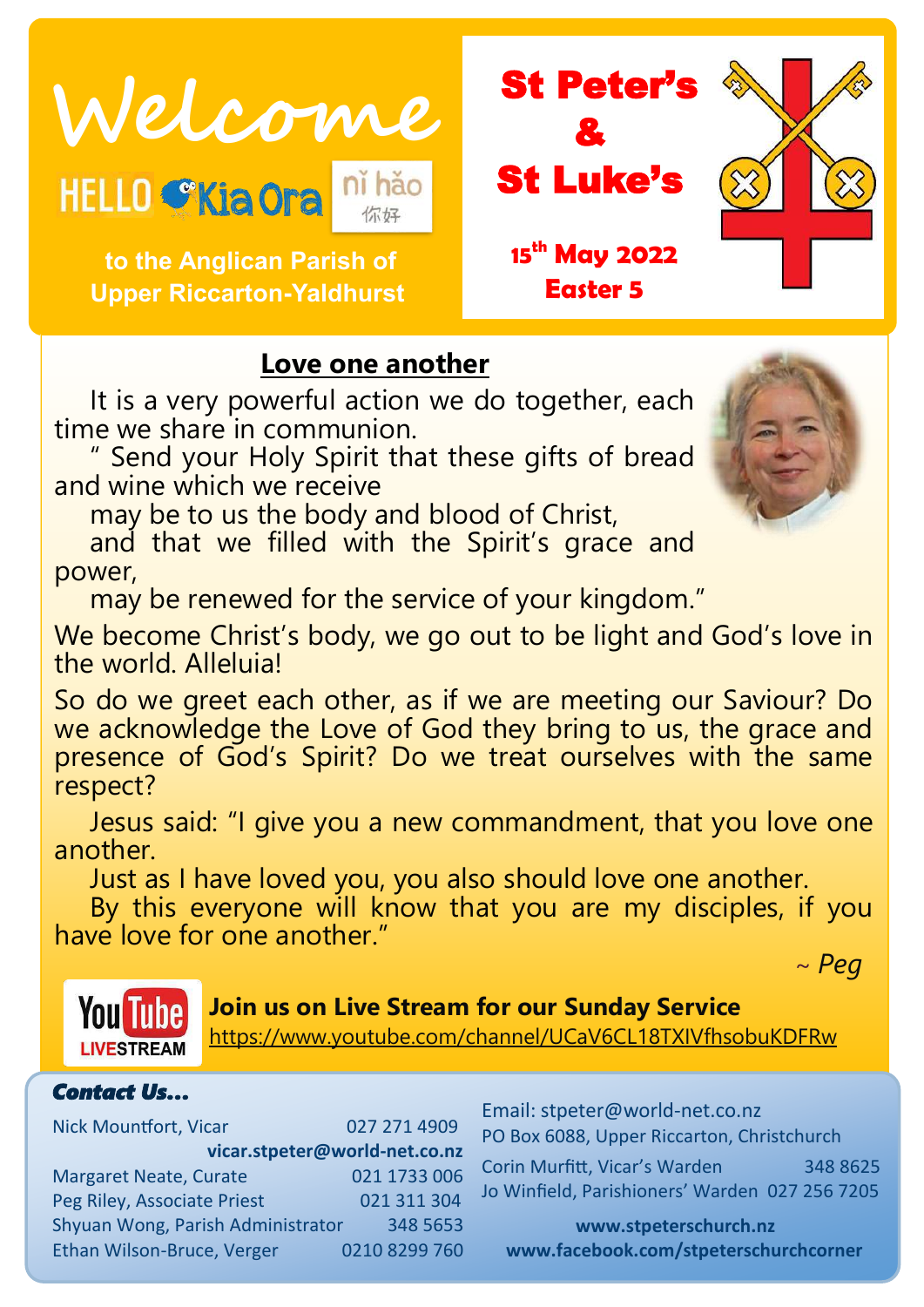# **AGM on 1st May**

Thank you to all who attended our AGM. It was a joyful reminder of the wonderful Parish we are part of in Upper Riccarton and Yaldhurst. Please hold our new Vestry members in your prayers.

#### **Plant Sale**

Next Plant Sale: 15<sup>th</sup> October. Now that it's Autumn, it is a good time to have a "tidy-up" in your garden before the onset of Winter.

As your plants die down- eg hostas, peonies, bergenia, crysanthemums, dahlias, alstromeria, heuchera and other perennials-, it is a good idea to lift and divide them, putting some back for yourself and potting up small pieces for the Plant Sale. Daffodills and similar bulbs can also be potted up now. Please use the potting mix that is available at St. Peter's in the Potting Shed (not garden soil!) There are plenty of pots available -also in the Potting Shed.

Pot up no more than 6-8 of each variety, name each plant and its flower-colour if possible.

Last year, we had far too many small helphiniums and heuchera which didn't sell so, please, only pot up bigger well-grown perennials. (Please not this year's seedling hellebores and delphiniums etc, these could be potted up and nurtured for the following year!)

Succulents are back in vogue -and sell well especially if growing in a ceramic or china bowl.

~ *Janet 3486473, Jill 3581115*

## **Vestry Meeting**

Our next vestry meeting is on Wednesday 25<sup>th</sup> May. Could those responsible for reports please send in by Friday 20<sup>th</sup> May.



# **Worship and COVID**

It is good to be able to offer Communion again as both bread and wine. Wine is optional. Please no dipping of the bread. Wearing of a mask is vital. Morning tea is on, with food at the slide and covered. Ventilation is vital so please don't close the windows of the atrium. Thank you for your understanding.

~*Nick*

## **Garage Sale Update**

The team is now accepting goods for sale again. Fridays 9am -11am. We are preparing for a sale in June now. Any volunteers to help always welcome.

~ *Jo 027 2567 205*

# **Farewell - 15th May**

Lesly Grefe - Parish Administrative Assistant is finishing in the Office on Friday, 29th April. We will miss her infectious laugh and cheery greeting on the phone, and her warm and generous personality on the staff. There is a large farewell card at the back of St Peter's Church for people to sign from last week. We will have an opportunity to farewell Lesly from the Parish, with our gratitude and love<sub>, th</sub>in the 9:30am Sunday service, 15<sup>th</sup> May.

#### **Surplus Church Pews for Sale**

There is a small number of church pews for sale. These are surplus to our requirements. They are the same as the pews you will see in the church.

They are made of Kauri, and must be at least 100 years old.

One price - \$400.00 per pew.

Orders taken on 027 433 1220 Many thanks. *~ Dennys*

#### **Name tags**

The new name tag board is now in the porc<u>h</u>: with thanks to Bruce Williams. There is a clipboard on the table in the church porch to fill in if you are new to the parish, or if you can't see yours there.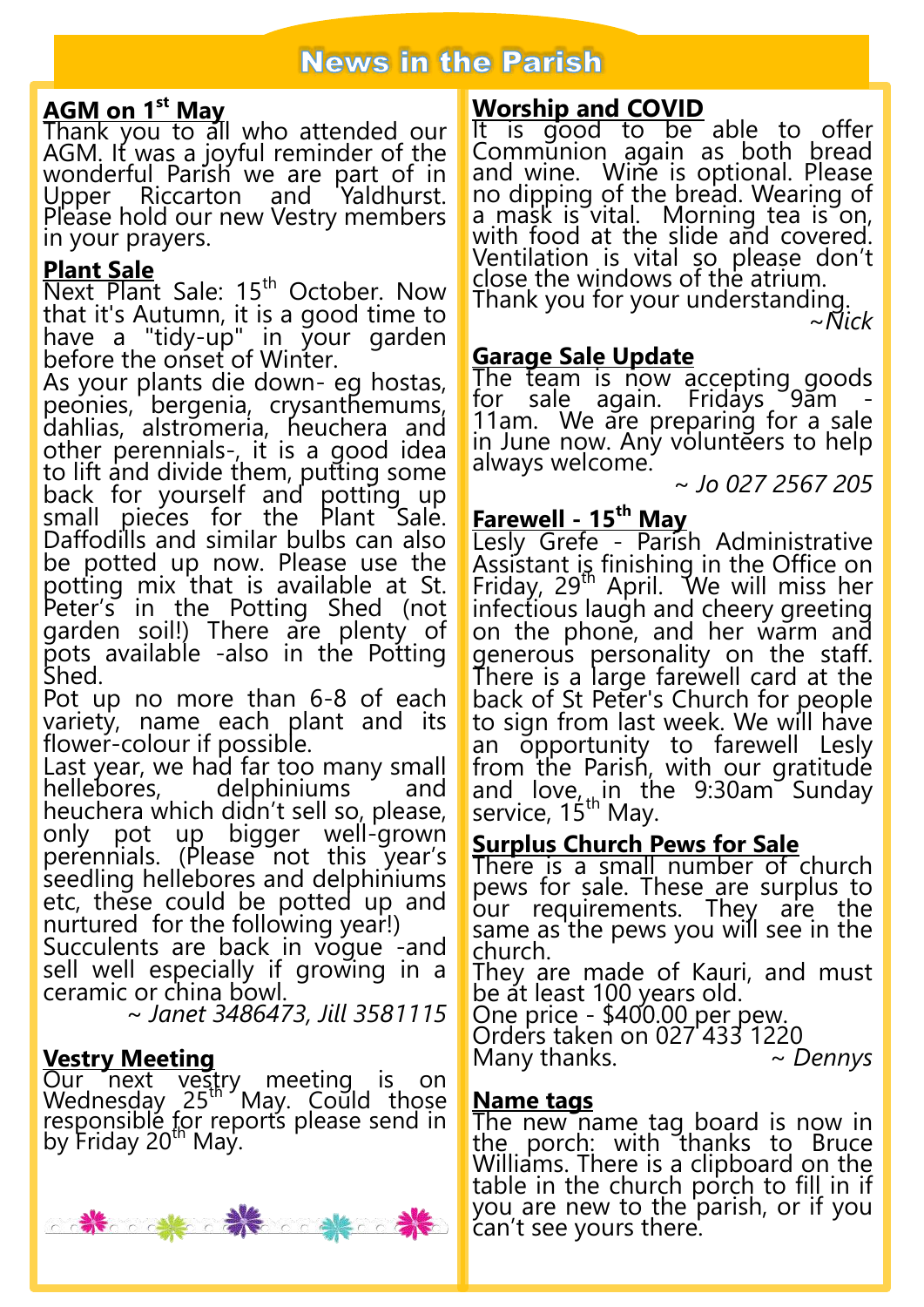



This week is a week of mixed blessings at preschool-On the downside we have lots of children and staff away sick and/or isolating. On the upside we have had 2 new children start this week who are both settling into their new preschool. This week we are celebrating New Zealand Sign language week by teaching the children some signs. They have learnt how to say 'hello', the days of the week and 'I love you' in sign language. We are also teaching them a *karakia kai*  (grace) with signs which we hope they will be able to 'sing' tomorrow (Friday) using just Sign Language...

 ~ *Liz Orr stpeterspreschool@mcctrust.nz* 



#### ONLINE GIVING

**Bank: Bank of New Zealand** Branch: Upper Riccarton, Christchurch Account Details: 02-0874-0021566-00

# Mission Table

The Mission Table last Sunday held for the Red Cross Appeal for the Ukraine raised \$515.00 - incl. \$195.00 from the Exercise Class (2 months).

Thank you everyone who helped set up and run the Mission Table, and to all our customers, and those who supported us by donating goods. **~***Jill and Noeline*



 **This Week's Diary**

Sunday 15 May **Rotary Service,** 5pm, Chapel

Monday 16 May

**Morning Prayer**—9am, Chapel **Walking Group**—1:30pm, Riccarton

Domain

Tuesday 17 May

**Morning Prayer**—9am, Chapel **Staff Meeting** —9:15am, Atrium **Exercise Class** —9:30am, Parish Hall **Elms Court Village service** - 11:00am

#### Wednesday 18 May

**Morning Prayer** — 9am, Chapel **Wed Service** — 10am, Church

Thursday 19 May

**Morning Prayer** — 9am, Chapel **Walking Group**—9:30am, Crosbie Park **Coffee & Chat** — 10.00am, Parish Hall

Friday 20 May

**Morning Prayer** — 9am, Chapel **A-Team**— 9am, by the hall 9-11am, Garage Sale Shed open **St Allisa's service** — 10:30am **Family Orchestra** — 6pm, Bowden Hall

Wednesday 25 May **Vestry meeting** — 7pm, Atrium

> Be still AND KNOW THAT Tam God PSALM 46:10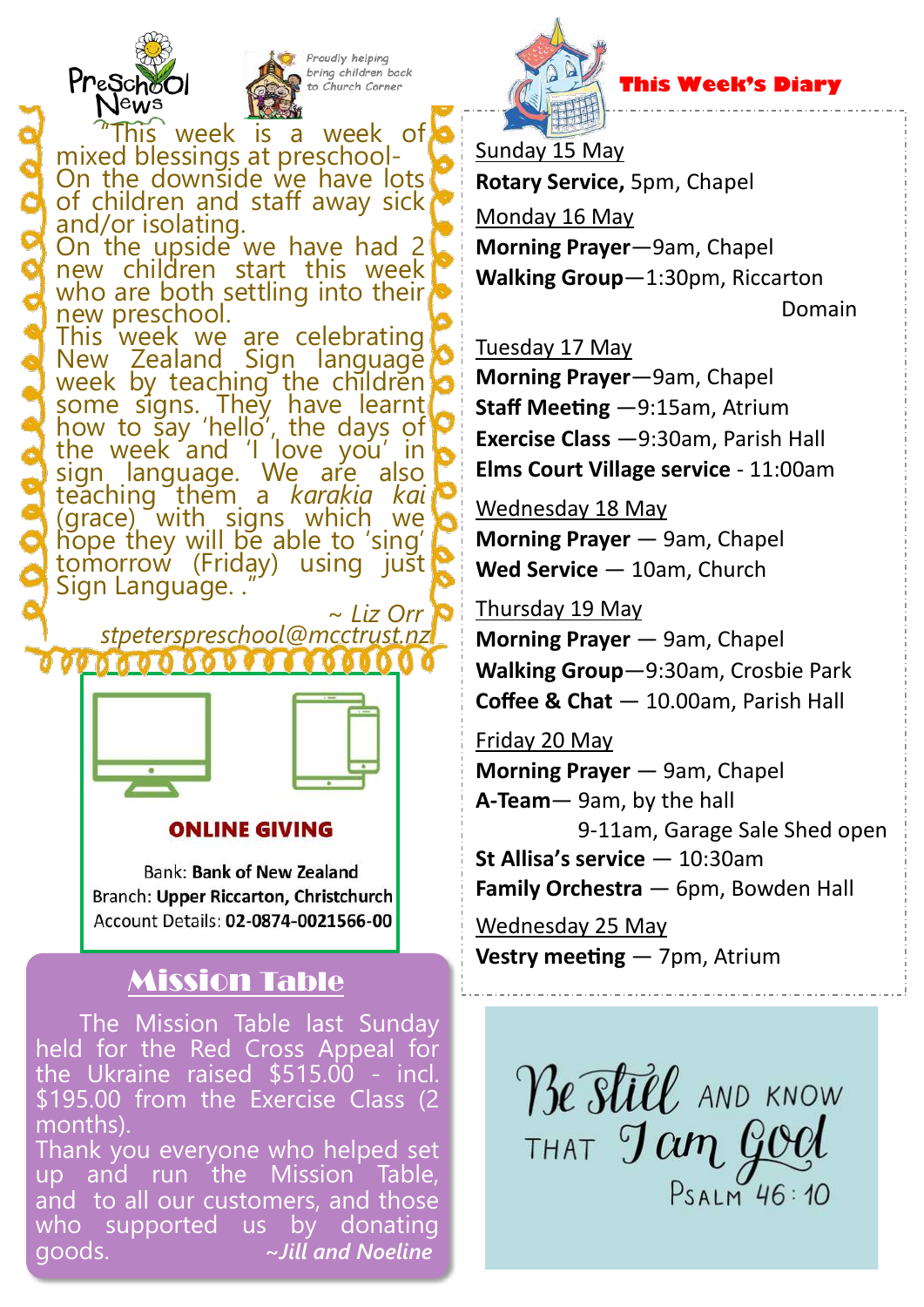# **Worship Details** Prayer Focus

 **St Peter's Church** 8am—Holy Communion 9:30am—Holy Communion **St Luke's Church** 9:30am—Holy Communion **Rotary Service St Peter's** 5pm

**Readings**: Acts 11.1-18 Psalm 148 Revelation 21.1-6 John 13.31-35

## **Sentence**

If you have love one for another, then everyone will know that you are my disciples. (John 13.35)

# **Collect**

Let us pray to love:

Well of love, we thirst for you: may we so draw from you that our lives are filled with love as much for ourselves as for those we meet; in Christ's name. **Amen.**

Risen Christ **grant our prayer.**

**Next week's readings**:

 Acts 11.1-18 Psalm 148 Revelation 21.1-6 John 13.31-35

**Family Church is on next Sunday (22 May) at 11:15am.**

**For our mission partners…**

#### Petersgate:

**"We thank God for the Trust Board members, and the time they give towards the welfare of Petersgate.** 

#### Preschool:

**\*For God's healing hand to restore all our sick children and adults back to full health.** 

**\*For God's healing hand to restore all our sick children and adults back to full health.** 

**\*Wisdom for our teachers to teach our precious children about God's love for them through our daily programme.** 

- **For those in need of prayer, especially Barbara F, Jim C, Andrew M, Audrey P, Beverley P, Elizabeth C, Alison R, Irene Ch, Helen E, Graeme S, Malcolm G, Ken B, Ian B, Carole B, Ethan, Neville, Daniel, Marie T, Storm B, Anne S, John S, Helen, Marie T, Marcia H, Lesley J, Sheldine, Fiona G, Liz I, Maureen D, Irvine K and any others on our hearts and minds.**
- **We give thanks for the life of Marilyn Dempster, praying for her family and friends and asking that she will rest in peace and rise in glory.**
- **Versicle and Response for Intercessions Also don't forget to pray for Clergy Conference next week and to note the Rotary Service at 5pm in the chapel on Sunday.**

 **THE CHATHAM ISLANDS Archdeacon: The Ven Susan Baldwin (Philip) (Until July) The Rev'd John McLister (Yaeko) CHEVIOT Vicar: The Rev'd John Hearne (Heather) The Rev'd Helen Ensor (Tim) Anglican Financial Care (previously The Pension Board) Chief Executive: Margaret Bearsley**